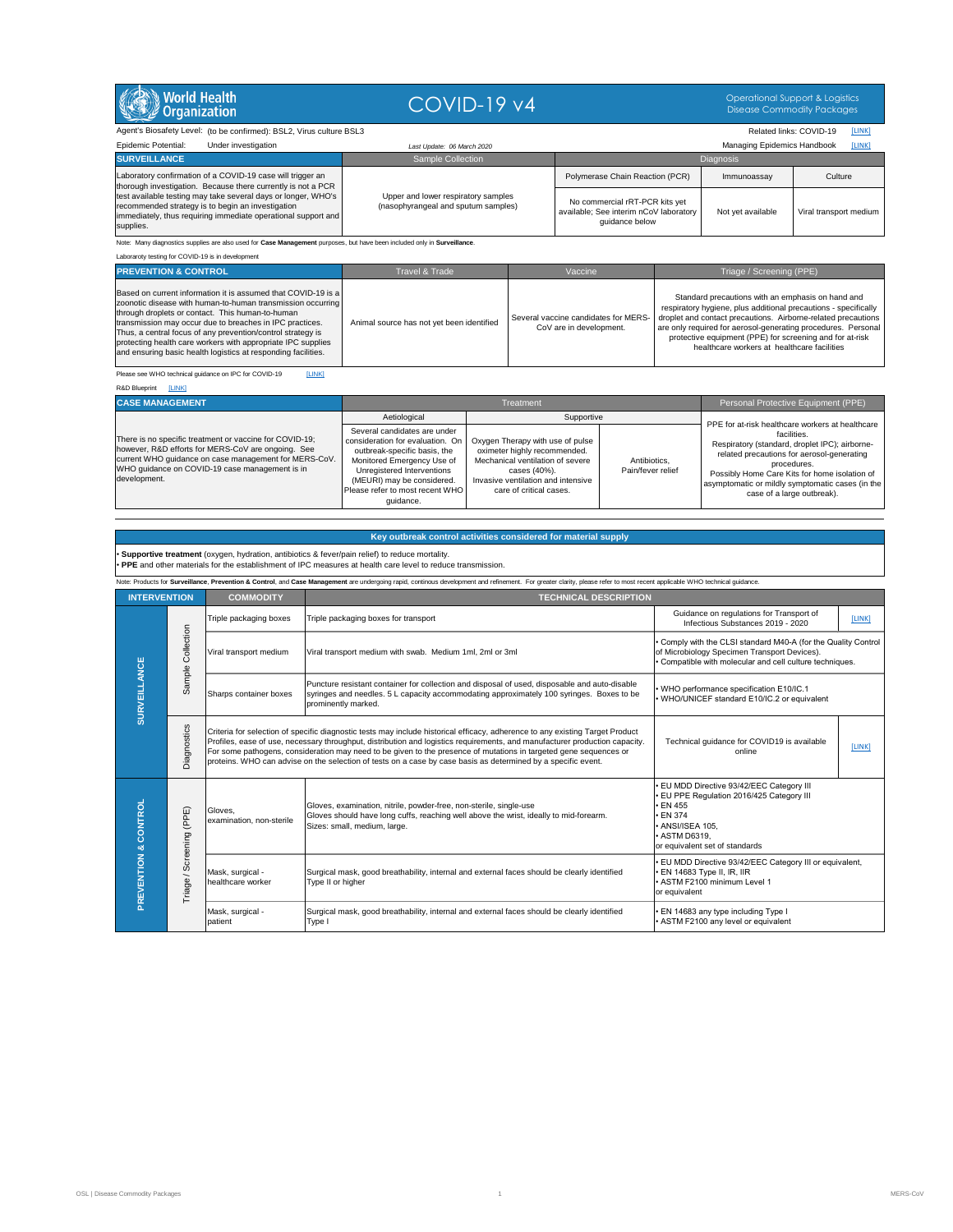| World Health<br>Organization             | $COVID-19V4$                                                                                                                                                                                                                                                                                                                                                                                                                                                                                                                                                                                                                                                                                                                                                                                                                                                                                                                                                                       |                                                 | Operational Support & Logistics<br><b>Disease Commodity Packages</b>                   |        |
|------------------------------------------|------------------------------------------------------------------------------------------------------------------------------------------------------------------------------------------------------------------------------------------------------------------------------------------------------------------------------------------------------------------------------------------------------------------------------------------------------------------------------------------------------------------------------------------------------------------------------------------------------------------------------------------------------------------------------------------------------------------------------------------------------------------------------------------------------------------------------------------------------------------------------------------------------------------------------------------------------------------------------------|-------------------------------------------------|----------------------------------------------------------------------------------------|--------|
| Oxygen concentrator                      | Device concentrates oxygen from ambient air. Mobile on four antistatic swivel castors, two with brakes.<br>Flowrate, continues and adjustable. Oxygen purity: 93 % ±3 %. Output pressure: 0.04 - 0.07 MPa. Noise level < 55 dB.<br>Integrated oxygen concentration and pressure sensors.<br>Four-step filtering of air-intake, including bacterial filter. All filters replaceable, coarse filter is washable/reusable.<br>Display panel with audio/visual alarms for: "low oxygen concentration" (<82 %); "high/low pressure" (0.1/0.23 MPa), "power<br>failure", "occlusion" (no flow).<br>Accessories and spare parts should be available to ensure at least one year of operation.                                                                                                                                                                                                                                                                                             |                                                 | <b>WHO Core:</b><br>Concentrator, Oxygen                                               | [LINK] |
| Pulse oximeter                           | Compact portable device to monitor the haemoglobin oxygen saturation and to calculate the pulse rate for a patient. Finger-<br>tip or tabletop; battery powered or line powered.<br>SpO2 detection to include the range: 70-100%.<br>SpO2 resolution: 1% or less.<br>Pulse rate detection to include the range: 30-240 bpm.<br>Pulse rate resolution: 1 bpm or less.<br>Complies with ISO 80601-2-61:2011, or equivalent.                                                                                                                                                                                                                                                                                                                                                                                                                                                                                                                                                          |                                                 |                                                                                        |        |
| Flow-splitter, for oxygen<br>supply      | Flow splitter for diversification of the oxygen delivery. Each outlet with an independent flowmeter for independently<br>controlled oxygen flow rates. Full scale is graduated in litres per minute. The device is connected to a single oxygen supply<br>(e.g., concentrator). Input pressure: Input pressure: 50 to 350 kPa.                                                                                                                                                                                                                                                                                                                                                                                                                                                                                                                                                                                                                                                     |                                                 | <b>WHO-UNICEF</b>                                                                      |        |
| Flowmeter, Thorbe tube                   | The Thorpe tube flowmeter is composed of inlet and outlet ports, a regulator, a valve and a clear tapered measuring tube.<br>It is suitable for connection with various medical gas sources, such as centralized system, cylinders, concentrators or<br>compressors. Standard (absolute, non-compensated) and pressure-compensated flowmeter versions, suitable for specific<br>flow ranges.                                                                                                                                                                                                                                                                                                                                                                                                                                                                                                                                                                                       |                                                 | <b>Technical Specifications</b><br>and Guidance for<br>Oxygen Therapy<br>Devices, 2019 | [LINK] |
| Humidifier, non-heated                   | The humidifier is inserted in the inspiratory line of a breathing circuit to add moisture to the breathing gases for<br>administration to a patient. The bubbling bottle humidifier is a sealed container filled with water and connected inline into<br>the breathing circuit. The medical gas mixture flows through the water inside the bottle and is enriched in humidity. This<br>type of humidier does not heat the gas. To be compatible with oxygen concentrator, including necessary hose connectors.                                                                                                                                                                                                                                                                                                                                                                                                                                                                     |                                                 |                                                                                        |        |
| Nasal prongs                             | Oxygen cannulae are plastic tubes shaped as two prongs delivering air/oxygen mixture into the nasal cavities and<br>connected with an oxygen administration circuit. Cannulae can be designed for low-flow applications (0-15 L/min range in<br>general) or high flow (> 15 L/min typically)<br>Oxygen and air/oxygen mixture compatibility, as per ISO 15001. Different sizes: Adult, paediatric, neonatal.                                                                                                                                                                                                                                                                                                                                                                                                                                                                                                                                                                       |                                                 |                                                                                        |        |
| Catheter                                 | Flexible nasal catheter with multiple holes (6 to 12 lateral eyes) at distal end. Oxygen and air/oxygen mixture compatibility,<br>as per ISO 15001. Proximal end with connector. Sterile, single use. Diameter: 8 Fr. Length: 40 cm with lateral eyes, sterile,<br>single-use                                                                                                                                                                                                                                                                                                                                                                                                                                                                                                                                                                                                                                                                                                      |                                                 |                                                                                        |        |
| Oxygen mask                              | Connection tube, reservoir bag and valve, high-concentration, non-sterile, single use. Different sizes: Adult, paediatric.                                                                                                                                                                                                                                                                                                                                                                                                                                                                                                                                                                                                                                                                                                                                                                                                                                                         |                                                 |                                                                                        |        |
| Venturi mask                             | Venturi mask, w/percent O2 Lock+ 2.1 m tubing, non-sterile, single use. Different sizes: Adult, paediatric.                                                                                                                                                                                                                                                                                                                                                                                                                                                                                                                                                                                                                                                                                                                                                                                                                                                                        |                                                 |                                                                                        |        |
|                                          | . Tidal volume up to 1,000 mL.<br>• Pressure (inspiratory) up to 80 cm H20<br>• Volume (inspiratory) up to 120 L/min<br>• Respiratory rate: up to 60 breaths per minute.<br>• SIMV Respiratory Rate: up to 40 breaths per minute.<br>• CPAP/PEEP up to 20 cm H2O.<br>• Pressure support up to 45 cm H2O.<br>• FiO2 between 21 to 100 %<br>• Inspiratory and expiratory times up to at least 2 sec and 8 sec respectively<br>• I:E Ratio at least from 1:1 to 1:3.<br>Modes of ventilation:                                                                                                                                                                                                                                                                                                                                                                                                                                                                                         |                                                 |                                                                                        |        |
| Patient ventilator, for<br>critical care | • Volume controlled.<br>• Pressure controlled.<br>• Pressure support.<br>• Synchronized intermittent mandatory ventilation (SIMV) with pressure support.<br>• Assist / control mode<br>• CPAP/PEEP                                                                                                                                                                                                                                                                                                                                                                                                                                                                                                                                                                                                                                                                                                                                                                                 | ISO 80601-2-80 and ISO 80601-2-79 or equivalent |                                                                                        |        |
|                                          | Alarms are required: FiO2, minute volume, pressure, PEEP, apnoea, occlusion, high respiration<br>rate, disconnection<br>System alarms required: power failure, gas disconnection, low battery, vent inoperative, self<br>diagnostics.<br>If alarm silencing feature is incorporated, it must be temporary and clearly displayed when<br>activated.<br>Air and externally supplied oxygen mixture ratios fully controllable. Inlet gas supply (O2)<br>pressure range at least 35 to 65 psi. Medical air compressor integral to unit, with inlet filter.                                                                                                                                                                                                                                                                                                                                                                                                                             |                                                 |                                                                                        |        |
| Laryngoscope, adult/child                | Instrument used to expose and view the larynx and surrounding areas during orotracheal and<br>nasotracheal intubation.<br>It consists in a large cylindrical, hollow, slightly ribbed handle with a threaded head consistent of<br>different types and sizes of blades.<br>Each blade has fibre optics or a single bulb. The bulb is of at least 2.7 V Halogen light and is<br>removable for cleaning.<br>Handle is 28 mm diameter and battery powered with two standard alkaline dry cell batteries (1.5<br>$V$ , type C (LR14)).<br>• Blades, Macintosh type (curved):<br>No. 2, length 90 - 110 mm, for child.<br>No. 3, length 110 - 135 mm, for small adult.<br>No. 4, length 135 - 155 mm, for adult.<br>Blades, Miller type (straight):<br>No. 1, length 100 mm.<br>Heavy-walled plastic or metal case.<br>Instruction of use, troubleshooting and maintenance (English, French, Spanish).<br>Supplied with six compatible batteries in total.<br>Four extra halogen bulbs. | ISO 7376:2009 or equivalent                     |                                                                                        |        |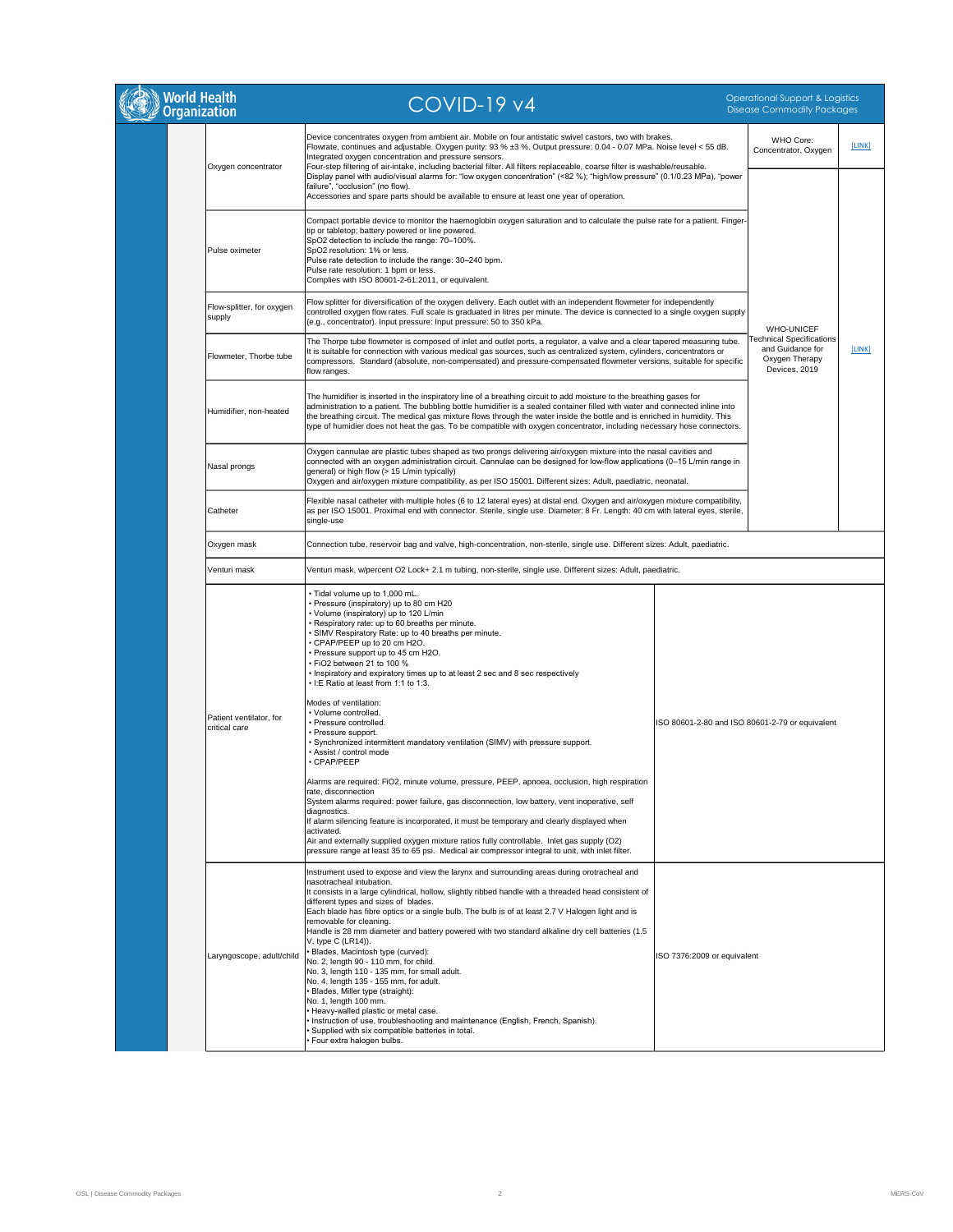|                 | World Health<br>Organization |                                                                                           | <b>COVID-19 v4</b>                                                                                                                                                                                                                                                                                                                                                                                                                                                                                                                                                                                                                                                                                                                                                                                                                                                                                                                                                                                                                                                                                                                                                                                                                                                                                                                                                                                                                                                                                                                                                                                                                                                                                                                                                                                                                                                                                        | <b>Operational Support &amp; Logistics</b><br><b>Disease Commodity Packages</b> |        |
|-----------------|------------------------------|-------------------------------------------------------------------------------------------|-----------------------------------------------------------------------------------------------------------------------------------------------------------------------------------------------------------------------------------------------------------------------------------------------------------------------------------------------------------------------------------------------------------------------------------------------------------------------------------------------------------------------------------------------------------------------------------------------------------------------------------------------------------------------------------------------------------------------------------------------------------------------------------------------------------------------------------------------------------------------------------------------------------------------------------------------------------------------------------------------------------------------------------------------------------------------------------------------------------------------------------------------------------------------------------------------------------------------------------------------------------------------------------------------------------------------------------------------------------------------------------------------------------------------------------------------------------------------------------------------------------------------------------------------------------------------------------------------------------------------------------------------------------------------------------------------------------------------------------------------------------------------------------------------------------------------------------------------------------------------------------------------------------|---------------------------------------------------------------------------------|--------|
|                 | Supportive Treatment         | Laryngoscope, neonate                                                                     | Instrument used to expose and view the larynx and surrounding areas during orotracheal and<br>nasotracheal intubation.<br>It consists in a large cylindrical, hollow, slightly ribbed handle with a threaded head consistent of<br>different types and sizes of blades.<br>Each blade has fibre optics or a single bulb. The bulb is of at least 2.7 V Halogen light and is<br>removable for cleaning.<br>Handle is 19 mm diameter and battery powered with two standard alkaline dry cell batteries (1.5<br>V, type AA (LR6)).<br>· Blades, Macintosh type (curved):<br>No. 0, length 55 mm, for newborn.<br>No. 1, length 70 mm, for infant.<br>No. 2, length 90 mm, for child.<br>• Heavy-walled plastic or metal case.<br>Instruction of use, troubleshooting and maintenance (English, French, Spanish).<br>Supplied with six compatible batteries in total.<br>· Four extra halogen bulbs.                                                                                                                                                                                                                                                                                                                                                                                                                                                                                                                                                                                                                                                                                                                                                                                                                                                                                                                                                                                                          | ISO 7376:2009 or equivalent                                                     |        |
|                 |                              | <b>Endotracheal tube</b>                                                                  | Without cuff, sterile, single-use. It consists in a thin, flexible, transparent and single hollow<br>cylinder, with an anatomical curvature Magill-type of 37.5°, black and legibly depth markings and<br>graduation in centimetres, with radio-opaque continuous line mark, with cuff and pilot balloon,<br>with a standard connector in the proximal end.<br>The proximal end of the tube safely fits the connector from which size is selected according to<br>the tube size. The connector is straight and double-ended, with the proximal end being an outer,<br>standard 15 mm internal diameter, conical tip that allows the tube to be connected to the<br>ventilation system (breathing circuit or manual resuscitator).<br>The distal end of the tube is open and bevelled (obliquely cut), atraumatic, with Murphy's eye.<br>The endotracheal tubes are standard in all aspects: dimension, markings and connectors.                                                                                                                                                                                                                                                                                                                                                                                                                                                                                                                                                                                                                                                                                                                                                                                                                                                                                                                                                                           |                                                                                 |        |
| CASE MANAGEMENT |                              | Endotracheal tube                                                                         | With cuff, sterile, single-use. It consists in a thin, flexible, transparent and single hollow cylinder,<br>with an anatomical curvature Magill-type of 37.5°, black and legibly depth markings and<br>graduation in centimetres, with radio-opaque continuous line mark, with cuff and pilot balloon,<br>with a standard connector in the proximal end.<br>The proximal end of the tube safely fits the connector from which size is selected according to<br>the tube size. The connector is straight and double-ended, with the proximal end being an outer,<br>standard 15 mm internal diameter, conical tip that allows the tube to be connected to the<br>ventilation system (breathing circuit or manual resuscitator).<br>The distal end of the tube is open and bevelled (obliquely cut), atraumatic, with Murphy's eye.<br>The cuff, situated at the distal end of the tube, provides an airtight seal between the tube and the<br>tracheal wall. It seals the lungs against the liquid secretions sloshing around in the upper airway.<br>And, it ensures that the environment below the cuff can be pressurised and ventilated with a<br>carefully controlled gas mixture.<br>The cuff has a low pressure in order to avoid inadequate pressure on the tracheal mucous<br>membrane to prevent damage or even necrosis. It typically has a capacity of 10 mL.<br>The cuff is inflated via a small-bore inflation tube welded to the outside of the tracheal tube or<br>built into its wall.<br>The pilot balloon indicates the cuff distension. One end is connected to the cuff through a thin<br>inflation tube located close to the proximal end. The other end has a spring-loaded, one-way<br>valve that maintains a pre-set pressure in the circuit, and has Luer tip connector for syringes.<br>The endotracheal tubes are standard in all aspects: dimension, markings and connectors. | ISO 5361:2016;<br>ISO 10993-1:2018;<br>ISO 11135:2014<br>or equivalent          |        |
|                 |                              | Endotracheal tube<br>introducer, Bougie<br><b>Endotracheal tube</b><br>introducer, Stylet | Blue or yellow tube with graduated marking.<br>Curved tip with distal rounded smooth tip. Sterile, single use.<br>Diameter: 10 Fr. and 15 Fr., Length: 60 cm to 70 cm.<br>Flexible and malleable guide (stylet). Soft and round end-tip. Shaped as needed. Graduated<br>marking. Manufacturer name and tube size are indicated on the tube.<br>Sterile, single use.                                                                                                                                                                                                                                                                                                                                                                                                                                                                                                                                                                                                                                                                                                                                                                                                                                                                                                                                                                                                                                                                                                                                                                                                                                                                                                                                                                                                                                                                                                                                       | ISO 5361:2016;<br>ISO 10993-1:2018;<br>• ISO 11135:2014<br>or equivalent        |        |
|                 |                              | Colorimetric end tidal CO2<br>detector                                                    | Diameter: 10 Fr. and 14 Fr., Length: 30 cm to 45 cm.<br>Sizes compatible with child and adult endotracheal tube. Single use.                                                                                                                                                                                                                                                                                                                                                                                                                                                                                                                                                                                                                                                                                                                                                                                                                                                                                                                                                                                                                                                                                                                                                                                                                                                                                                                                                                                                                                                                                                                                                                                                                                                                                                                                                                              | ISO 5367:2014 or equivalent                                                     |        |
|                 |                              | Resuscitator, adult                                                                       | Compressible self-refilling ventilation bag, capacity: 1475-2000mL.<br>Oxygen reservoir bag complete.<br>Non-rebreathing patient valve with pressure limiting valve, patient connector outside/inside<br>diameter: 22/15 mm.<br>Inlet valve with nipple for 02 tubing.<br>Masks, silicon, in 3 sizes (adult small, adult medium and adult large)                                                                                                                                                                                                                                                                                                                                                                                                                                                                                                                                                                                                                                                                                                                                                                                                                                                                                                                                                                                                                                                                                                                                                                                                                                                                                                                                                                                                                                                                                                                                                          | ISO 10651-4:2002                                                                | [LINK] |
|                 |                              | Resuscitator, child                                                                       | Compressible self-refilling ventilation bag, child, capacity: 500-700mL.<br>Oxygen reservoir bag complete.<br>Non-rebreathing patient valve with pressure limiting valve, patient connector outside/inside<br>diameter: 22/15 mm.<br>Inlet valve with nipple for 02 tubing.<br>Masks, silicon, for infants.                                                                                                                                                                                                                                                                                                                                                                                                                                                                                                                                                                                                                                                                                                                                                                                                                                                                                                                                                                                                                                                                                                                                                                                                                                                                                                                                                                                                                                                                                                                                                                                               | or equivalent                                                                   |        |
|                 |                              | Oropharyngeal airway,<br>Guedel, sterile, single use                                      | One-piece, semi-rigid, curved plastic tube. To be inserted through the oropharynges to facilitate<br>airway management. Guedel type.<br>Flange surface is permanently marked with tube size/length in mm, and the manufacturer or<br>supplier's name. Bite resistant.<br>Proximal (or buccal) end straight and reinforced.<br>Distal end semi-rigid, curved, with atraumatic soft rounded edges.<br>Infant sizes: 00, 0, 1; Adult sizes: 2, 3, 4                                                                                                                                                                                                                                                                                                                                                                                                                                                                                                                                                                                                                                                                                                                                                                                                                                                                                                                                                                                                                                                                                                                                                                                                                                                                                                                                                                                                                                                          | · EN12181<br>· ISO 5364;<br>· ISO10993-1<br>or equivalent                       |        |
|                 |                              | Nasopharyngeal airway                                                                     | Sterile, single-use. A Nasopharyngeal Airway is recommended for use as an airway adjunct in<br>the semi-conscious or unconscious patient with an intact gag reflex.<br>Individually packaged sterile with a conveniently attached surgical lubricant for quick access to<br>facilitate ease of insertion.<br>Flexible and soft material for maximum patient comfort.<br>Rounded tip allows for gentle insertion.<br>Trumpet design for secure placement.<br>Diameter and size labelled according to standards.<br>Range of sizes from 20 Fr to 36 Fr.                                                                                                                                                                                                                                                                                                                                                                                                                                                                                                                                                                                                                                                                                                                                                                                                                                                                                                                                                                                                                                                                                                                                                                                                                                                                                                                                                     |                                                                                 |        |